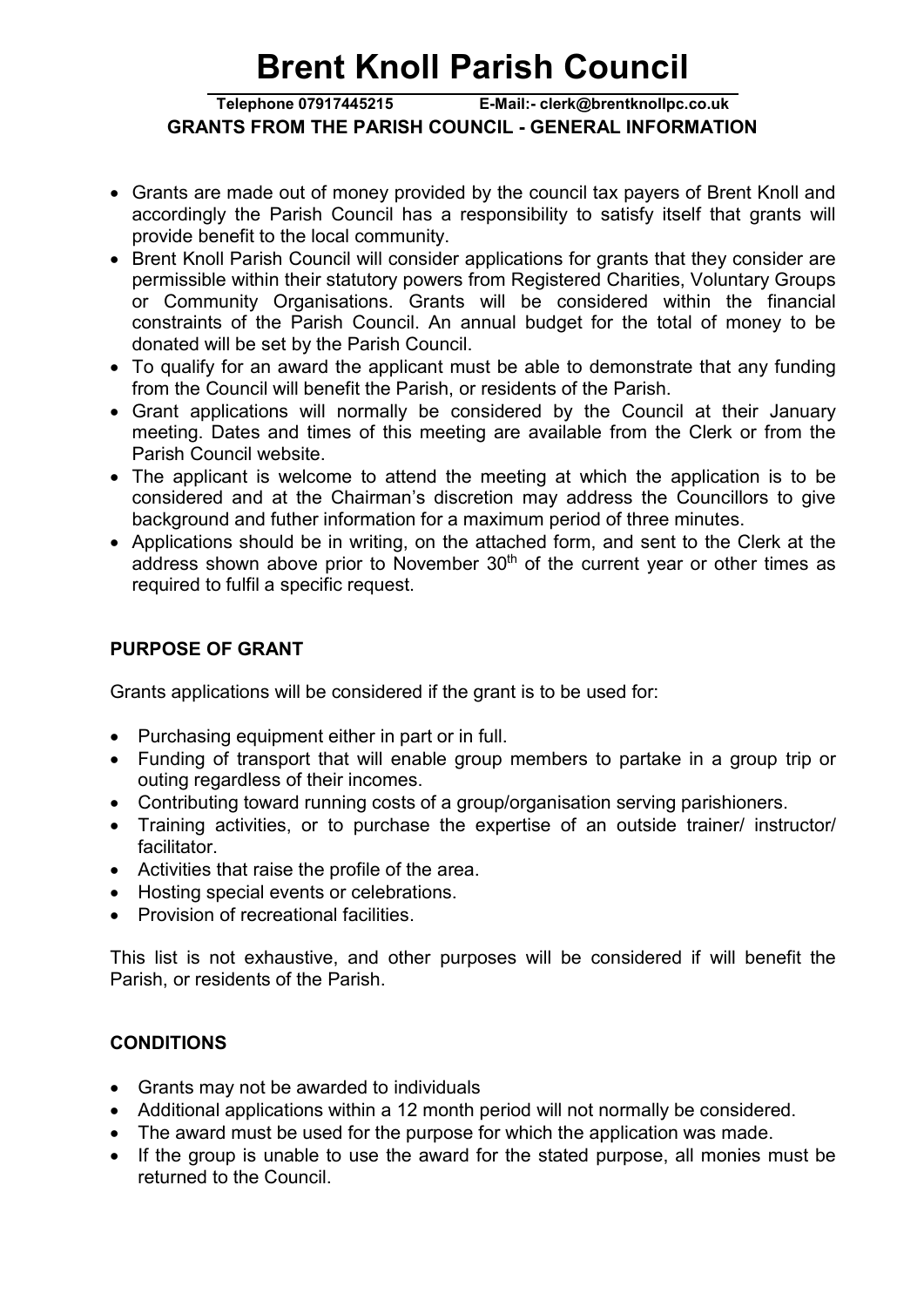- All awards must be properly accounted for and a report should be submitted to the Clerk by the 31st March in the year following the awarding of the grant. This report should provide clear evidence of how the grant was spent, and the benefit gained from the awarding of the grant. If the Council is not satisfied with the arrangements, they reserve the right to request a refund of monies awarded.
- Donations to Registered Charities in response to a general fundraising appeal will normally be restricted to an upper limit of £100.
- Groups operating outside the parish boundary will normally be limited to an upper limit of £50.

### **ELIGIBILITY**

- Any Registered Charity, Voluntary Group or Community Organisation.
- Agencies that operate within Brent Knoll Parish and are of benefit to the local community, with the following provisos:
	- a) The Council will not fund activities that it considers to be the responsibility of a Statutory Authority.
	- b) Applications from schools for an activity that takes place within the school day will not be considered.
	- c) The Council cannot fund activities outside its legally defined powers and functions.

Policy adopted October 7<sup>th</sup> 2020 to be revisited in October 2022.